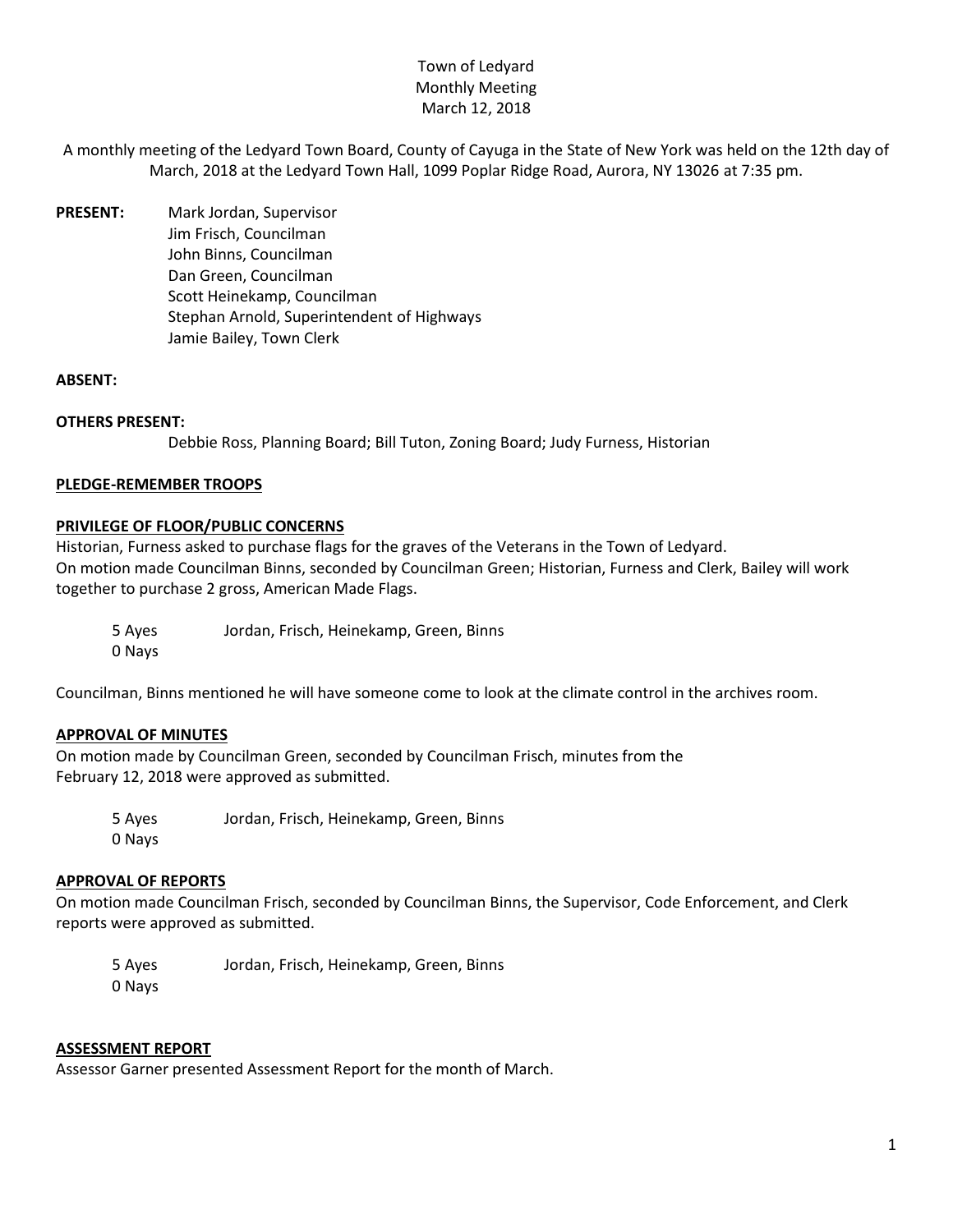# **NOVEMBER 2016 MINUTES**

### Councilman, Heinekamp recused himself.

After discussion, it was decided to remove the 4 paragraphs that was opinion based by Clerk, Beleforti. Clerk, Bailey will remove and submit for review along with signatures at the April 9, 2018 meeting.

## **HIGHWAY SUPERINTENDENT**

Highway Superintendent, Arnold stated that the Albany trip had been canceled due to weather. Councilman, Binns asked for an explanation to why Tuesday, March  $6<sup>th</sup>$  at 1pm Rafferty Rd. had not been plowed. Highway Superintendent, Arnold explained that Rafferty Rd. is the last road on the route.

# **ZONING LAW**

RV Trailers (Rubber Tires), Solar Panels, and Permit Fee Schedule

Councilman, Frisch asked Zoning Clerk, Ross to join the discussion. Councilman, Frisch gave an overview on what the committee had been working on. Councilman, Frisch, Bill Tuton and Paul Simkin met with Lake Shore District members, David Brong and Edward Osborne. Committee Members are in agreement with the Lake Shore members Brong and Osborne, which the property needs to meet the setback therefor the property owners are responsible to submit an application annually. Committee is attempting to purpose a side lot set back being changed to 10 feet as well. Addendum to the Zoning Law will go in front of a public hearing for the April 9, 2018 Town Board meeting.

- o Solar Panels
	- Definition Modifications

Section 6a Solar Energy System changed from "Two acres or less" to include Two Acres or less of **Solar Panels.**

Section 6a4 will reference New York State Code with referenced article.

o Building Permit Fee Schedule and Related Fees

After discussion of the Town of Ledyard Building Permit Fee Schedule and Related Fees, a motion was made by Councilman, Frisch and seconded by Councilman, Heinekamp, to increase in the Permit Fee for Failing to Obtain a Permit from twice the amount to five times the amount prior to commencing of work, was approved.

- 3 Ayes Jordan, Frisch, Heinekamp
- 2 Nayes Green, Binns

### **OLD / NEW BUSINESS**

### **Debit Card Notification**

Supervisor, Jordan mentioned that an account had been set up for Highway Superintendent, Arnold and Clerk, Bailey at Cayuga Lake National Bank. This had been done due to the Bank of America card still having the name of previous Clerk, Beleforti listed. It had been discovered that there was another account (ending in 1802) that had the Town of Ledyard name attached to it with a forwarding address to the state of Texas. Councilman, Binns recommends calling the Association of Towns for clarification of Fraud. Clerk, Bailey will call Bank of America to see if there have been any additional changes since the change of address request on January 11, 2018.

### **PAY BILLS**

On motion by Councilman, Frisch seconded by Councilman, Binns to pay the bills on Abstract #003, #54-84; A=\$4,423.56; B=\$798.22; DA=\$0; DB=\$5,985.07.

5 Ayes Jordan, Frisch, Heinekamp, Green, Binns 0 Nays